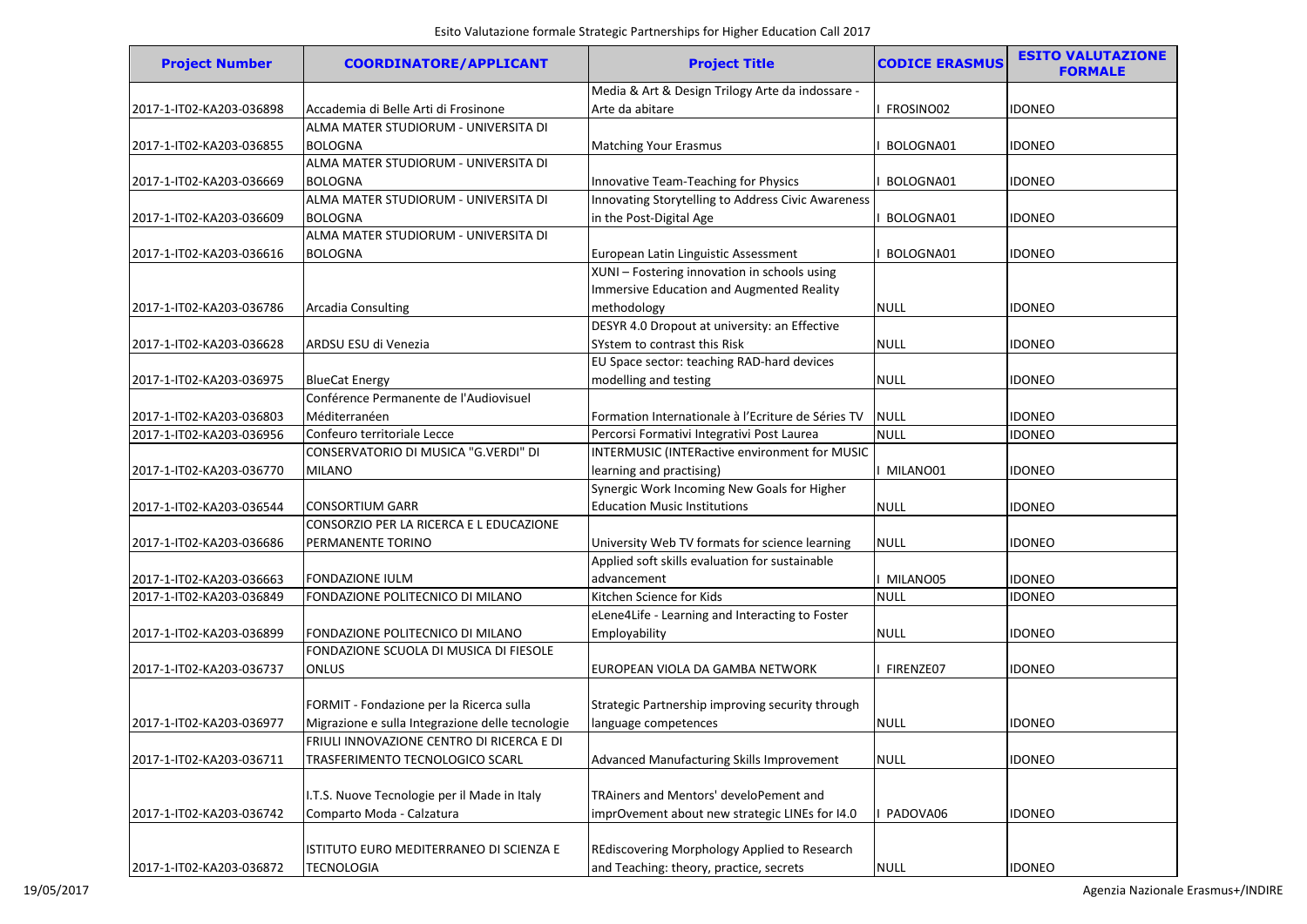| <b>Project Number</b>    | <b>COORDINATORE/APPLICANT</b>                       | <b>Project Title</b>                                | <b>CODICE ERASMUS</b> | <b>ESITO VALUTAZIONE</b><br><b>FORMALE</b> |
|--------------------------|-----------------------------------------------------|-----------------------------------------------------|-----------------------|--------------------------------------------|
|                          |                                                     | On-Line TRaining in Higher Education. Teaching      |                       |                                            |
| 2017-1-IT02-KA203-037005 | LINK CAMPUS UNIVERSITY                              | and learning in digital era.                        | ROMA26                | <b>IDONEO</b>                              |
|                          | LUISS LIBERA UNIVERSITA INTERNAZIONALE DEGLI        |                                                     |                       |                                            |
| 2017-1-IT02-KA203-036955 | STUDI SOCIALI GUIDO CARLI                           | Geomarketing as an Entrepreneurship Tool            | ROMA03                | <b>IDONEO</b>                              |
|                          |                                                     | SOCIETY - Supporting student sOcial engagement      |                       |                                            |
|                          |                                                     | though Cooperation between higher Education         |                       |                                            |
|                          |                                                     | and the social secTor in curriculum design and      |                       |                                            |
| 2017-1-IT02-KA203-036760 | OXFAM ITALIA ONLUS                                  | deliverY                                            | <b>NULL</b>           | <b>IDONEO</b>                              |
|                          | Parco Scientifico e tecnologico Pontino             |                                                     |                       |                                            |
| 2017-1-IT02-KA203-036823 | Technoscience                                       | COACH IN LIFESTYLE SCIENCES                         | NULL                  | <b>IDONEO</b>                              |
| 2017-1-IT02-KA203-036864 | POLITECNICO DI BARI                                 | <b>MATERIALS &amp; SCALES</b>                       | BARI05                | <b>IDONEO</b>                              |
| 2017-1-IT02-KA203-036974 | POLITECNICO DI MILANO                               | <b>Training</b>                                     | MILANO02              | <b>IDONEO</b>                              |
| 2017-1-IT02-KA203-036716 | POLITECNICO DI MILANO                               | Challenge for Europe                                | MILANO02              | <b>IDONEO</b>                              |
|                          |                                                     | Hacking Education through eLearning and Open        |                       |                                            |
| 2017-1-IT02-KA203-036854 | POLITECNICO DI TORINO                               | Education                                           | TORINO02              | <b>IDONEO</b>                              |
|                          |                                                     | Enhancing the human and organisational factors      |                       |                                            |
|                          |                                                     | culture diffusion in higher education technical     |                       |                                            |
| 2017-1-IT02-KA203-036979 | POLITECNICO DI TORINO                               | curricula                                           | I TORINO02            | <b>IDONEO</b>                              |
|                          |                                                     | URBAGRI - Providing innovative planning tools for   |                       |                                            |
| 2017-1-IT02-KA203-036981 | POLITECNICO DI TORINO                               | periurban farming areas.                            | TORINO02              | <b>IDONEO</b>                              |
|                          |                                                     | Dyslexia Expressiveness by Framing Inclusive New    |                       |                                            |
|                          |                                                     | Extensions                                          |                       |                                            |
| 2017-1-IT02-KA203-037000 | Saint Louis Music Center Srl                        | in Music Education                                  | I ROMA30              | <b>IDONEO</b>                              |
|                          | SCUOLA SUPERIORE DI STUDI UNIVERSITARI E DI         | Constructing Awareness on Privacy In the Supply     |                       |                                            |
| 2017-1-IT02-KA203-036816 | PERFEZIONAMENTO SANT'ANNA                           | Chain Organization                                  | PISA03                | <b>IDONEO</b>                              |
|                          | STOA' Istituto di Studi per la Direzione e Gestione | Higher Education for Aerospace industrial           |                       |                                            |
| 2017-1-IT02-KA203-036655 | di Impresa S.C.p.A.                                 | Restructuring                                       | <b>NULL</b>           | <b>IDONEO</b>                              |
|                          |                                                     |                                                     |                       |                                            |
|                          | TIBER UMBRIA COMETT EDUCATION                       | Boosting entRepreneurial learning for knowleDGe     |                       |                                            |
| 2017-1-IT02-KA203-036957 | PROGRAMME                                           | transfEr between research and industry              | <b>NULL</b>           | <b>IDONEO</b>                              |
|                          |                                                     | BIO-CULTURAL HERITAGE: KNOWLEDGE, VALUE             |                       |                                            |
| 2017-1-IT02-KA203-036976 | UNIVERSITA DEGLI STUDI DEL MOLISE                   | AND PARTICIPATION                                   | CAMPOBA01             | <b>IDONEO</b>                              |
|                          | UNIVERSITA DEGLI STUDI DEL PIEMONTE                 | Strategic Partnership in Promoting Skills for Media |                       |                                            |
| 2017-1-IT02-KA203-036625 | ORIENTALE AMEDEO AVOGADRO                           | Representation of Social Work                       | VERCELL01             | <b>IDONEO</b>                              |
|                          | UNIVERSITA DEGLI STUDI DEL PIEMONTE                 |                                                     |                       |                                            |
| 2017-1-IT02-KA203-036865 | ORIENTALE AMEDEO AVOGADRO                           | <b>Teaching Transatlantic Europe</b>                | VERCELL01             | <b>IDONEO</b>                              |
|                          | UNIVERSITA DEGLI STUDI DELLA CAMPANIA LUIGI         | Students Mastering Augmented Reality                |                       |                                            |
| 2017-1-IT02-KA203-036564 | VANVITELLI                                          | Technologies                                        | NAPOLI09              | <b>IDONEO</b>                              |
|                          |                                                     | Eco/logical Learning and Simulation Environments    |                       |                                            |
| 2017-1-IT02-KA203-036573 | UNIVERSITA DEGLI STUDI DELLA TUSCIA                 | in Higher Education                                 | VITERBO01             | <b>IDONEO</b>                              |
|                          |                                                     | Learning Outcomes Generation for Innovative         |                       |                                            |
| 2017-1-IT02-KA203-036787 | UNIVERSITA DEGLI STUDI DELL'AQUILA                  | Skills for Teachers LOG-IST                         | L-AQUIL01             | <b>IDONEO</b>                              |
|                          |                                                     |                                                     |                       |                                            |
| 2017-1-IT02-KA203-036826 | UNIVERSITA' DEGLI STUDI DI BERGAMO                  | Improving teaching to improve refugee education     | BERGAMO01             | <b>IDONEO</b>                              |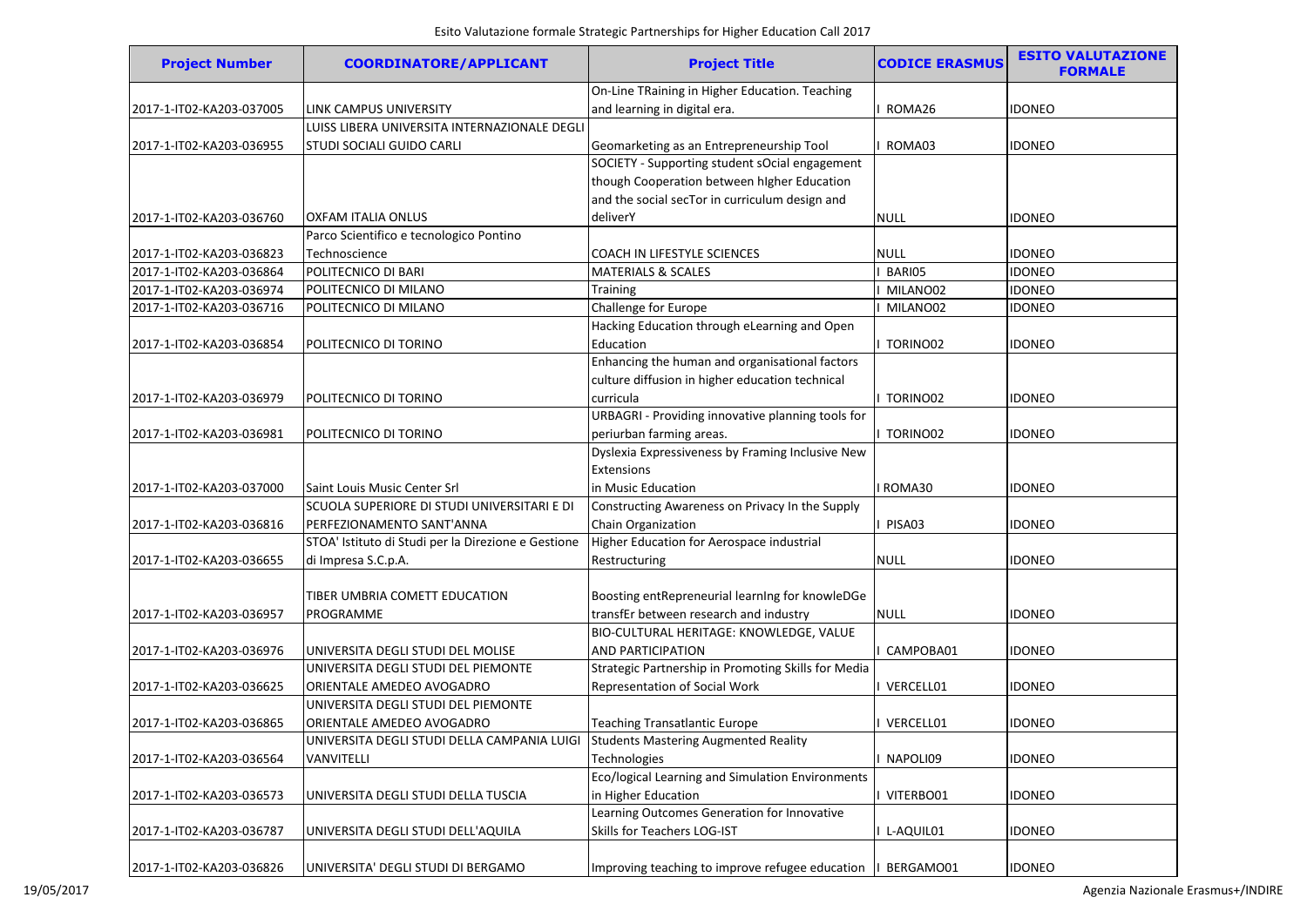| <b>Project Number</b>    | <b>COORDINATORE/APPLICANT</b>                 | <b>Project Title</b>                                          | <b>CODICE ERASMUS</b> | <b>ESITO VALUTAZIONE</b><br><b>FORMALE</b> |
|--------------------------|-----------------------------------------------|---------------------------------------------------------------|-----------------------|--------------------------------------------|
| 2017-1-IT02-KA203-036734 | UNIVERSITA DEGLI STUDI DI CAMERINO            | Disaster Risk Management and Civil Resilience                 | CAMERIN01             | <b>IDONEO</b>                              |
|                          |                                               | BioEco-CMap: Advanced Training on Biodiversity                |                       |                                            |
| 2017-1-IT02-KA203-036900 | UNIVERSITA DEGLI STUDI DI CAMERINO            | Economy of pastoral system                                    | CAMERIN01             | <b>IDONEO</b>                              |
| 2017-1-IT02-KA203-036649 | UNIVERSITA DEGLI STUDI DI FIRENZE             | <b>DESIGN FOR ALL KIDS</b>                                    | FIRENZE01             | <b>IDONEO</b>                              |
|                          |                                               |                                                               |                       |                                            |
|                          |                                               | University and business learning for new                      |                       |                                            |
| 2017-1-IT02-KA203-036782 | UNIVERSITA DEGLI STUDI DI MACERATA            | employability paths in food and gastronomy                    | I MACERAT01           | <b>IDONEO</b>                              |
|                          |                                               |                                                               |                       |                                            |
|                          |                                               | Modelli dietetici in Europa. Alimenti Base,                   |                       |                                            |
| 2017-1-IT02-KA203-036602 | UNIVERSITA DEGLI STUDI DI MESSINA             | Antropologia, scienza, strategie economiche                   | MESSINA01             | <b>IDONEO</b>                              |
|                          | UNIVERSITA DEGLI STUDI DI MODENA E REGGIO     | Extreme events and their impact on local                      |                       |                                            |
| 2017-1-IT02-KA203-036560 | <b>EMILIA</b>                                 | communities, their environment and health                     | MODENA01              | <b>IDONEO</b>                              |
|                          | UNIVERSITA DEGLI STUDI DI MODENA E REGGIO     |                                                               |                       |                                            |
| 2017-1-IT02-KA203-036518 | EMILIA                                        | Sviluppare obiettivi di apprendimento per l'Europa   MODENA01 |                       | <b>IDONEO</b>                              |
|                          |                                               | Participatory Environmental Education -                       |                       |                                            |
| 2017-1-IT02-KA203-036840 | UNIVERSITA DEGLI STUDI DI NAPOLI FEDERICO II. | Rethinking Science                                            | I NAPOLI01            | <b>IDONEO</b>                              |
|                          |                                               | Innovative Narrative Counselling through                      |                       |                                            |
|                          |                                               | Reflectivity, Enhancing Agency for Students'                  |                       |                                            |
| 2017-1-IT02-KA203-036542 | UNIVERSITA DEGLI STUDI DI NAPOLI FEDERICO II. | Experience                                                    | I NAPOLI01            | <b>IDONEO</b>                              |
|                          |                                               |                                                               |                       |                                            |
|                          |                                               | Multidimensional and multicultural expertise of               |                       |                                            |
| 2017-1-IT02-KA203-036821 | UNIVERSITA DEGLI STUDI DI NAPOLI FEDERICO II. | Human Resources Professionals                                 | I NAPOLI01            | <b>IDONEO</b>                              |
|                          |                                               | Self entrePReneurship Initiative for youNg                    |                       |                                            |
| 2017-1-IT02-KA203-036622 | UNIVERSITA DEGLI STUDI DI NAPOLI FEDERICO II. | generaTions                                                   | I NAPOLI01            | <b>IDONEO</b>                              |
|                          |                                               |                                                               |                       |                                            |
| 2017-1-IT02-KA203-036807 | UNIVERSITA DEGLI STUDI DI NAPOLI FEDERICO II. | Digital Creativity ENhanced in Teacher education              | NAPOLI01              | <b>IDONEO</b>                              |
|                          |                                               | Somali Language Learning Tools and Standard                   |                       |                                            |
| 2017-1-IT02-KA203-036587 | Università degli Studi di Napoli L'Orientale  | <b>Testing</b>                                                | NAPOLI02              | <b>IDONEO</b>                              |
|                          |                                               | Fostering and Establishing Educational                        |                       |                                            |
|                          |                                               | Development Programmes through                                |                       |                                            |
| 2017-1-IT02-KA203-036705 | UNIVERSITA DEGLI STUDI DI PADOVA              | <b>Transformative LEARNing</b>                                | PADOVA01              | <b>IDONEO</b>                              |
|                          |                                               | University-Based Entrepreneurship Education                   |                       |                                            |
| 2017-1-IT02-KA203-036733 | UNIVERSITA DEGLI STUDI DI PALERMO             | Program                                                       | PALERMO01             | <b>IDONEO</b>                              |
|                          |                                               |                                                               |                       |                                            |
| 2017-1-IT02-KA203-036809 | UNIVERSITA DEGLI STUDI DI PALERMO             | Soil Resources Management and Conservation                    | PALERMO01             | <b>IDONEO</b>                              |
|                          |                                               |                                                               |                       |                                            |
| 2017-1-IT02-KA203-036902 | UNIVERSITA DEGLI STUDI DI ROMA LA SAPIENZA    | <b>Cultural Studies in Business</b>                           | ROMA01                | <b>IDONEO</b>                              |
| 2017-1-IT02-KA203-037004 | UNIVERSITA DEGLI STUDI DI TRENTO              | C-Extended                                                    | TRENTO01              | <b>IDONEO</b>                              |
|                          |                                               | Core Technologies for Education and Innovation in             |                       |                                            |
| 2017-1-IT02-KA203-036901 | UNIVERSITA DEGLI STUDI DI TRENTO              | Life Sciences                                                 | I TRENTO01            | <b>IDONEO</b>                              |
| 2017-1-IT02-KA203-037006 | UNIVERSITA DEGLI STUDI DI VERONA              | DOING RIGHT(S): Innovative tools for professionals   VERONA01 |                       | <b>IDONEO</b>                              |
|                          | UNIVERSITA DEGLI STUDI GABRIELE D'ANNUNZIO    | ArchEUTech - European Technologies for                        |                       |                                            |
| 2017-1-IT02-KA203-036978 | DI CHIETI-PESCARA                             | documenting archaeological sites at risk                      | I CHIETI01            | <b>IDONEO</b>                              |